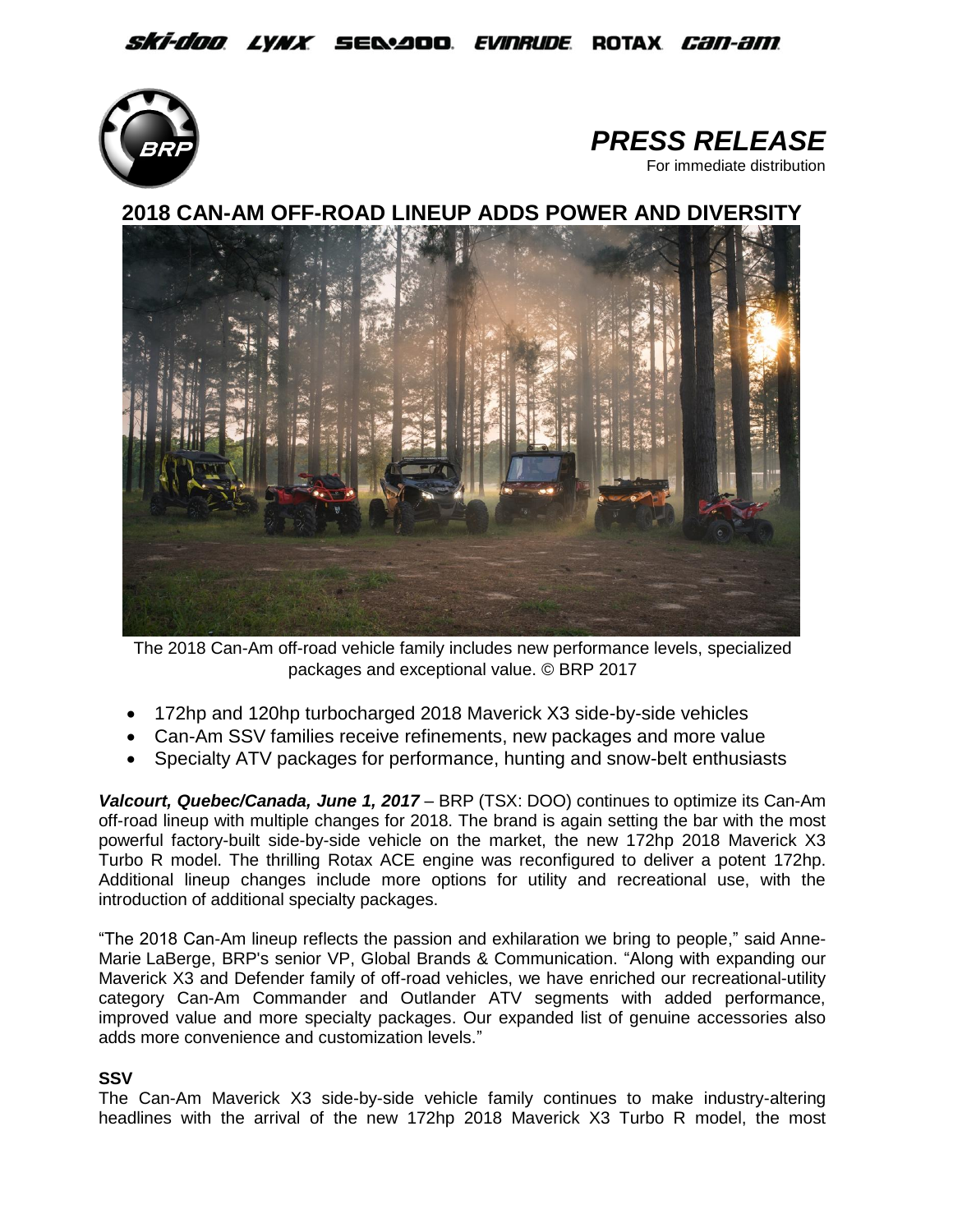powerful factory-built side-by-side vehicle on the market. The turbocharged 172hp 2018 Maverick X3 Turbo R model delivers 12 percent more horsepower and 10 percent added torque. The new flagship super-sport side-by-side vehicle can go from 0-60 mph in just 4.4 seconds.

The Can-Am Maverick X3 side-by-side family also now includes a 120hp Maverick X3 Turbo side-by-side. The new market point-of-entry vehicles, offered in two- and four-seat packages come standard with many of the performance features for which the Maverick X3 is known.

To reinforce its influence in the utility-recreation category, the Can-Am Defender vehicle family now includes a market point-of-entry in the crew category with the Defender MAX HD8 package. The new 2018 Defender MAX XT CAB HD10 super model features enhanced ground clearance, arched A-arms, with a greater footprint and an integrated heater system.

The Commander 1000R side-by-side vehicle also received a significant update for 2018, with a performance bump to 92hp, a wider stance and larger brakes for enhanced appeal in the recreational-utility category. The Can-Am Commander 800 side-by-side vehicle has improved value for the new model year.

## **ATV**

Can-Am ATVs have long been recognized for their performance, precision-engineered handling and consumer-focused design, and those key pillars have been reinforced for 2018. Inspired by a Can-Am heritage model, the Outlander X xc 1000R ATV makes a triumphant return delivering the true crossover-type Sport-Rec performance.

Powered by either a Rotax V-Twin 650 or Rotax V-Twin 850 engine, the all-new Outlander North Edition ATVs, available in one-up and MAX platforms, also includes an exclusive equipment package for cold weather and a super low L gear for hard work. The Can-Am Outlander Mossy Oak Hunting Edition ATV family now includes three available engine packages, as a new Outlander 450 package joins the existing 570 and 1000R Rotax V-Twinpowered offerings.

## **About BRP**

BRP (TSX:DOO) is a global leader in the design, development, manufacturing, distribution and marketing of powersports vehicles and propulsion systems. Its portfolio includes Ski-Doo and Lynx snowmobiles, Sea-Doo watercraft, Can-Am off-road and Spyder vehicles, Evinrude and Rotax marine propulsion systems as well as Rotax engines for karts, motorcycles and recreational aircraft. BRP supports its line of products with a dedicated parts, accessories and clothing business. With annual sales of CA\$4.2 billion from over 100 countries, the Company employs approximately 8,700 people worldwide.

## www.brp.com [@BRPNews](https://twitter.com/BRPnews)

Ski-Doo, Lynx, Sea-Doo, Evinrude, Rotax, Can-Am, Spyder and the BRP logo are trademarks of Bombardier Recreational Products Inc. or its affiliates. All other trademarks are the property of their respective owners.